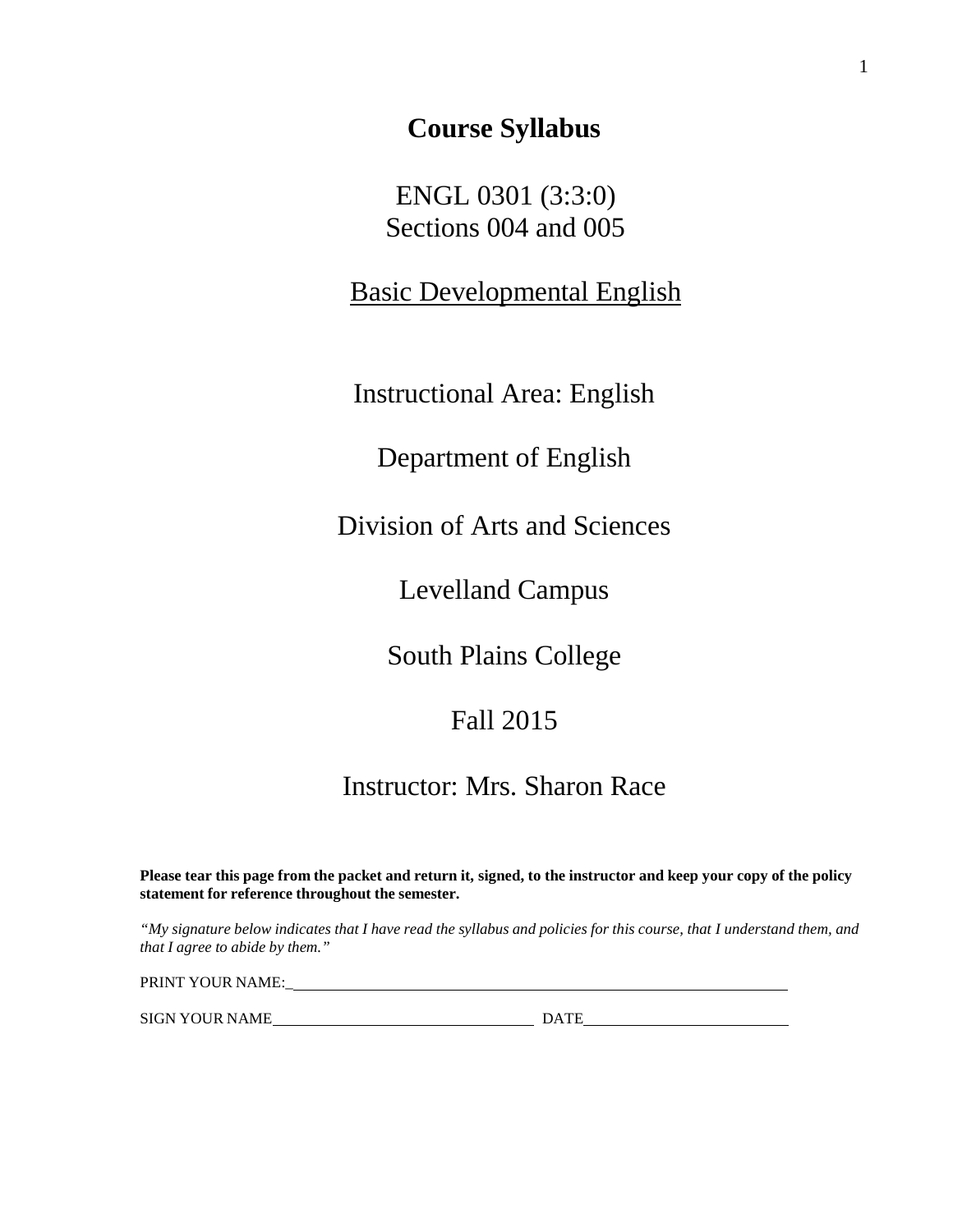## **English 0301: Basic Developmental English Course Syllabus – Fall 2015 Sections 004 and 005**

| Instructor:            | Mrs. Sharon Race, Assistant Professor of English                                        |  |  |
|------------------------|-----------------------------------------------------------------------------------------|--|--|
| Office:                | Communications Building Room 106, South Plains College, Levelland Campus                |  |  |
| <b>Office Hours:</b>   | Mon.1:30-3:00, Tues. 1:30-3:00, Wed. 1:30-2:30, Thurs. 1:30-2:30, Fri. 10:00 AM-1:00 PM |  |  |
|                        | Or by appointment                                                                       |  |  |
| <b>Office Phone:</b>   | 806-716-2439 (voice mail available)                                                     |  |  |
| <b>E-mail Address:</b> | srace@southplainscollege.edu                                                            |  |  |

#### Course Description:

This is a course in fundamental English for students who score below 350 on the writing section of the TSIA test or who are selected to participate based on their score on another writing placement test. ENGL 0301 is designed to help students begin to develop college-writing skills and focuses on idea generation, organization, drafting, revision, and utilization of Standard English. The course provides a basic review of English grammar, focusing on spelling, punctuation, correct word choice, and various types of sentence construction, and covers major errors, such as fragments, run-on sentences, subject-verb agreement, and pronoun errors. It also provides practice in writing and revising various types of paragraphs.

Learning Outcomes: Upon the successful completion of this course, students will:

- 1. Compose a variety of paragraph-length texts that demonstrate clear focus, the logical development of ideas, and the use of appropriate language that advances the writer's purpose.
- 2. Determine and use effective approaches and rhetorical strategies for given writing situations.
- 3. Generate ideas and gather information relevant to the topic and purpose, incorporating the ideas and words of other writers in student writing using established strategies.
- 4. Evaluate relevance and quality of ideas and information to formulate and develop a claim.
- 5. Develop and use effective revision strategies to strengthen the writer's ability to compose college-level writing assignments.
- 6. Edit writing to conform to the conventions of standard English.



#### Required Textbook + *Connect Writing* Subscription:

# Langan, John, *Exploring Writing: Sentences and Paragraphs*, 3rd edition. McGraw Hill: 2013.

*Connect Writing* Subscription: a free access code to *Connect* comes with a new textbook; or you can buy access online for around \$30.

- A **new** textbook comes packaged with a **free access code** for *Connect Writing*—our online writing lab, where you do your homework.
- **Do not remove the plastic from your textbook until you come to class and make sure that you have the right textbook.**
- **Do not throw away the** *Connect* **access code flyer!**
- Waiting on a paycheck or financial aid? No problem—*Connect Writing* offers a 14-day courtesy period access for free!

Supplies: Blue/black ink pen, 1 inch three-ring binder (to keep course PowerPoints and notes), notebook paper

## Blackboard and Internet Access:

Blackboard is a website host for our class, where you are able to view and access homework, view and print out class Powerpoint lessons, check your grades, view the syllabus, and email me. **You will need internet access to complete your homework assignments, so you will need to plan time into your weekly schedule to use the SPC** computer labs on the Levelland or Reese campus or find a computer with reliable, fast internet access that **you can use on a regular basis.** The SPC Levelland campus library lab is also open on Sundays. Access our Blackboard course from the SPC homepage: <http://www.southplainscollege.edu/> or at [https://southplainscollege.blackboard.com](https://southplainscollege.blackboard.com/)

My Blackboard Username:<br>
<u>
</u>

My Blackboard Password:\_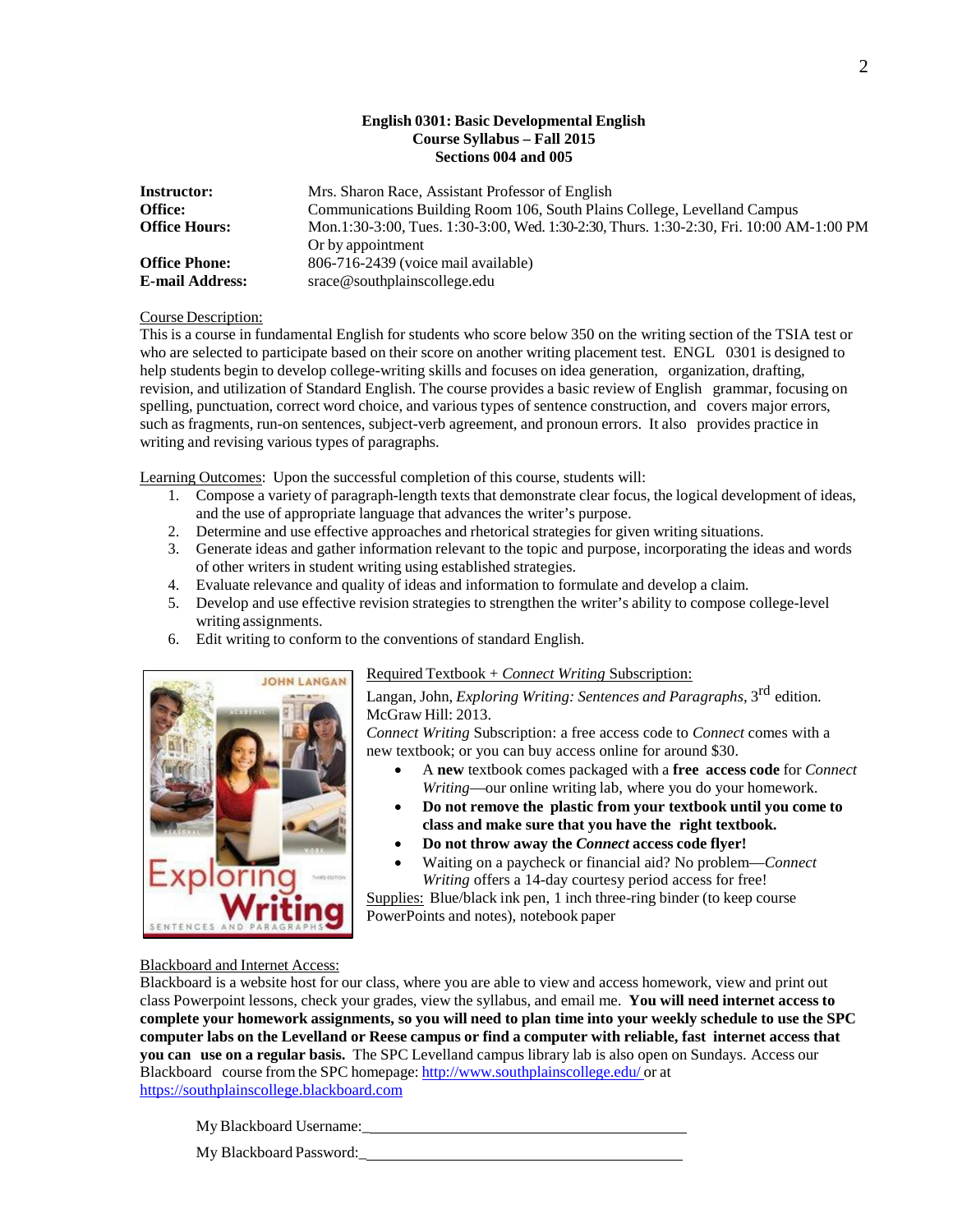#### Attendance Policy

- 1. I expect you to be on time to class. Tardiness is disrespectful of your classmates and of me.
- 2. If you arrive late to class, let me know at the end of class, or you will remain marked absent for the day. If you are 10 or more minutes late to class, you will be marked absent for the day. Three tardies equal **one absence.**
- **3. If you leave class before you have been dismissed, you will be counted absent.**
- 4. **You will be dropped from the course after you have accumulated 5 consecutive absences or 6 nonconsecutive absences.** If you are dropped from the course, you may not be reinstated.
- 5. All students are dropped from the course with an F.
- 6. If you accumulate excessive absences after **November 18, 2015,** (last day to drop a course), you will receive an F for the course.
- **7.** On the other hand, if you miss class only twice during the entire semester and tardiness has not been a problem, or if you have an "A" average, you may be exempted from the final exam. If your course average is below 60% at the end of the semester, you will be required to take the final exam no matter what your attendance record is.
- **8. Students involved in school-sponsored activities need to show me their documentation from the appropriate coach/sponsor before they are absent from class. Students will make arrangements at that time for completing any in-class assignments they may miss.**

#### Grading Policy:

Your current grades and course average will be continuously available for you to view in our Blackboard course. I usually update grades every week or two, and I highly recommend that you check your grades that often.

The following grades will be assigned when:

- A 90% or better is achieved on graded work; you have made excellent progress in writing skills.<br>B 80% or better is achieved on graded work; you have made good progress in writing skills.
- B 80% or better is achieved on graded work; you have made good progress in writing skills.
- C 70% or better is achieved on graded work; you have made fair progress in writing skills.
- D 60% or better is achieved on graded work; you have made minimal progress in writing skills.<br>F 59% or less is achieved on graded work: and/or you have not achieved or attempted to make
- F 59% or less is achieved on graded work; and/or you have not achieved or attempted to make progress in writing skills.

If your grade is border-line, I may take your attitude and absences/tardies into consideration when deciding whether to assign the higher or lower letter grade. **Regardless of your final average, I reserve the right to assign a grade of C or better only if I believe you can be successful in ENGL 0302**.

| <b>Grade Calculation</b> |                                                |
|--------------------------|------------------------------------------------|
| Paragraph 1              | 20%                                            |
| Revision of Paragraph 1  | 5%                                             |
| Paragraph 2              | 20%                                            |
| Revision of Paragraph 2  | 5%                                             |
| Paragraph 3              | 20%                                            |
| Connect Writing Homework | 20% (2 lowest homework grades will be dropped) |
| Final Exam               | 10%                                            |

#### In-Class Paragraph Writing

All paragraphs are created and typed/handwritten during class time and in the classroom. Normally three class periods are provided for writing one paragraph, with guided instruction and one-on-one feedback from me on each step. Paragraphs are not to be worked on outside of class. Therefore, no paragraph writing should leave the classroom in any form, whether on paper, on a storage device or jump drive, by e-mail, etc., until the final draft has been graded. If you work on your paragraph or receive assistance on it outside of class or if your ungraded draft leaves the classroom, you will receive an "F" for the paragraph or be given a different topic over which **to write your paragraph. I reserve the right to require a student to rewrite a paper if I suspect that cheating or plagiarism has occurred.**

#### Online Homework – *Connect Writing*

**Your weekly homework assignments will be accessed through Blackboard and must be completed by midnight on Sundays. The homework assignments will be completed on the internet at a website called** *Connect Writing***, so a current subscription to** *Connect Writing* **is required.** I will help you register in *Connect Writing* during the first two weeks of class. If you do not have a computer at home with reliable internet access, you will need to make plans to use a computer lab in the Technology Center or Library computer lab on campus to complete your homework assignments in *Connect*.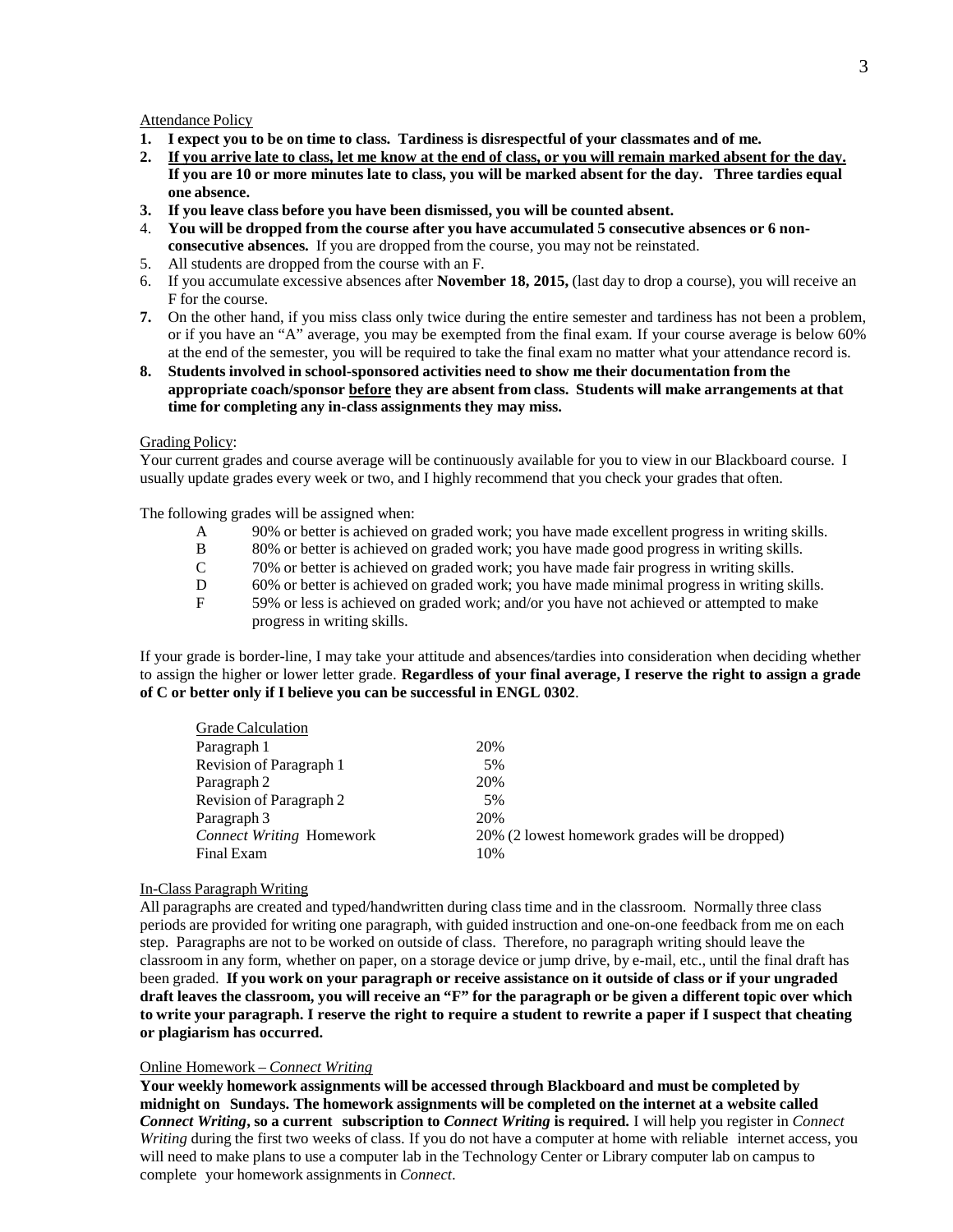## Plagiarism and Cheating

"Offering the work of another as one's own, without proper acknowledgment, is plagiarism" and will not be tolerated (*General Catalog* 23). Furthermore, cheating will not be tolerated (see *General Catalog* 23). You must do your own work on paragraphs and homework. Submitting portions of or complete papers downloaded from the internet, for example, is plagiarism. Allowing someone else to revise your writing is plagiarism. Submitting a paper written for another class is cheating. Depending on the nature and the severity of the problem, a student who cheats or plagiarizes may receive penalties ranging from a zero for the assignment to an "F" in the course. Extreme cases may result in disciplinary action up to and including expulsion from South Plains College.

## Late Work Policy

**I do not accept late assignments**. I will drop your two lowest *Connect Writing* assignment grades.

#### Make-up Paragraph Day: Participation By Instructor Approval Only

I provide a make-up paragraph day during the last week of classes. If you fail to complete a paragraph in class during the time allotted or are absent on the day the class finishes **one** of the paragraphs, you should **immediately** submit a request to attend the make-up day. The request should be a typed persuasive paragraph of 150 words that explains the reason for the absence or missed deadline. Attach appropriate documentation to the paragraph. Only those students who have submitted a request to attend the make-up day **and are approved** will be allowed to attend the make-up day. Students **who are approved to come to the make-up day** will be able to substitute the make-up day paragraph for their zero on **one paragraph grade**. The makeup paragraph can substitute only for a paragraph, not for a revision grade or daily work grades. The make-up day paragraph will be hand-written during one class period.

## Cell Phones, Head Phones, Ear Buds, Laptops, and Tablets

Creating an environment free of distractions for all students is important for the learning process. I ask you to respect your classmates and me by observing the following policies regarding electronic devices:

- 1. Keep cell phones on silent mode or powered off (not on vibrate mode\*) and stored out of your sight **during class. Cell phones may not be placed on the desks nor on the computer towers. Texting or** other use of cell phones is not allowed in class. If you use your cell phone during class, I will ask you to leave the classroom for the day, and you will be counted absent. (\*Students who need to leave their **phones on vibrate must visit with me to inform me of their situation.)**
- **2.** Wearing head phones and ear buds is not permitted during class.
- 3. Personal laptops and tablets must remain closed and powered off during class. **All in-class computer work is to be done on the classroom computers.**

## ClassroomEtiquette

Since you are college students, I expect you to conduct yourselves professionally:

- 1. Show respect—for yourself, your classmates, and for me.
- 2. If you are late to class, tell me at the end of class that you were late, or you will remain marked **absent.**
- 3. Bring your textbook, paper, and pen to class on a daily basis. You are not allowed to share textbooks.
- 4. Take care of personal needs before and after class. **Do not leave the classroom unless it is an emergency**. If you leave the classroom before you are dismissed you will be marked absent for the day.
- 5. Avoid using tobacco in class.
- 6. Avoid profanity.
- 7. Disruptive/Offensive/Threatening/Abusive Behavior—You will be asked to desist or leave the classroom.
- 8. Treat the computers with respect by not marking on the equipment (monitors, keyboards, etc.) and not changing the default settings. Accessing the internet, email, computer games, etc. during class is not permitted unless I have directed you to do so. Do not download programs or apps to the computers. Accessing pornographic sites is not permitted.

\*Students who do not comply with the above will be dropped from the course.

"Failure to comply with the lawful direction of a classroom teacher relative to maintaining good order is considered misconduct on the part of the student. Repeated violations of disrupting a class will result in the student being dropped from the course" (*South Plains College Student Guide* 11).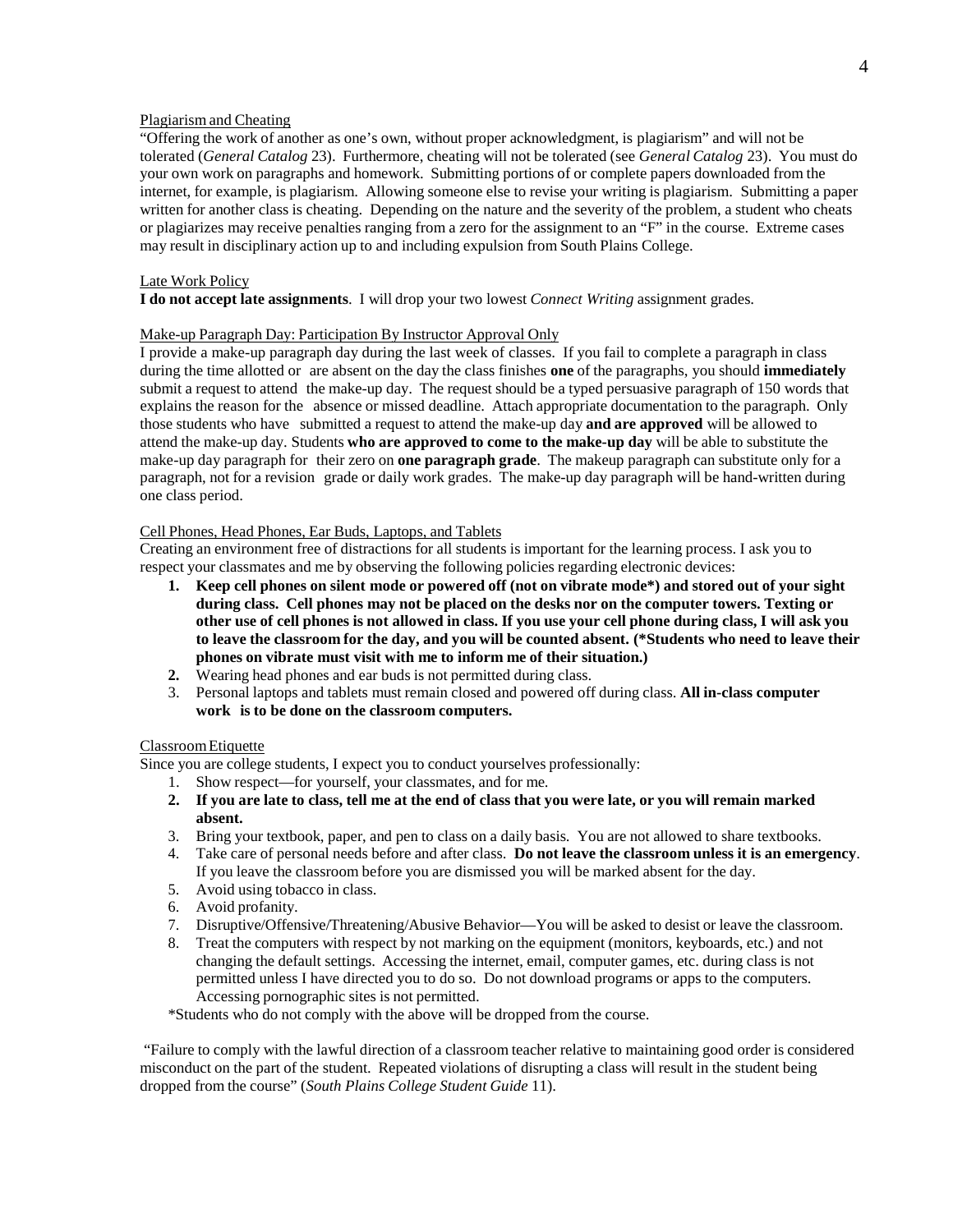#### Passing the TSIA Test Writing Section

- 1. You may sign up to take the TSIA test any time it is offered during the semester, if you feel you are ready.
- 2. If you attend class each scheduled meeting and you pass the writing section of the TSI Assessment during the first month of the semester, show your scores to me, and you will then receive the final grade of B or C. **You do not need to drop the course.**
- 3. If you do not have excessive absences and you pass the writing section of the TSIA test during the second, third, or fourth month of the semester, show your scores to me, and you will then receive the final grade of A, B, or C. **You do not need to drop the course.**

Visit the South Plains College Testing Center website to find out dates when the TSIA test is offered and to register online:<http://www.registerblast.com/levelland/Exam/Index?Group=1409>

#### Note to Students with Disabilities

Students with disabilities, including but not limited to physical, psychiatric, or learning disabilities, who wish to request accommodations in this class should notify the Disability Services Office immediately so that the appropriate arrangements may be made. In accordance with federal law, a student requesting accommodations must provide acceptable documentation of his or her disability to the Disability Services Office through the Guidance and Counseling Centers at Levelland (Student Services Building) 806-716-2577, or at Reese Center (Building 8) 806- 716-4606. If you have a disability-related need for reasonable academic adjustments in this course, bring me your letter of accommodation from Disability Services Office, and we can privately discuss your specific accommodations. If you need immediate accommodations or physical access, please arrange to meet with the Disability Services Office before the next class meeting.

#### Diversity Statement

In this class, I will establish and support an environment that values and nurtures individual and group differences and encourages engagement and interaction.

#### Statement of Nondiscrimination

I do my best not to discriminate on the basis of age, color, disability, ethnicity, gender, national origin, race, religion, sexual orientation, or veteran status.

\*I reserve the right to make changes in course policy at any time.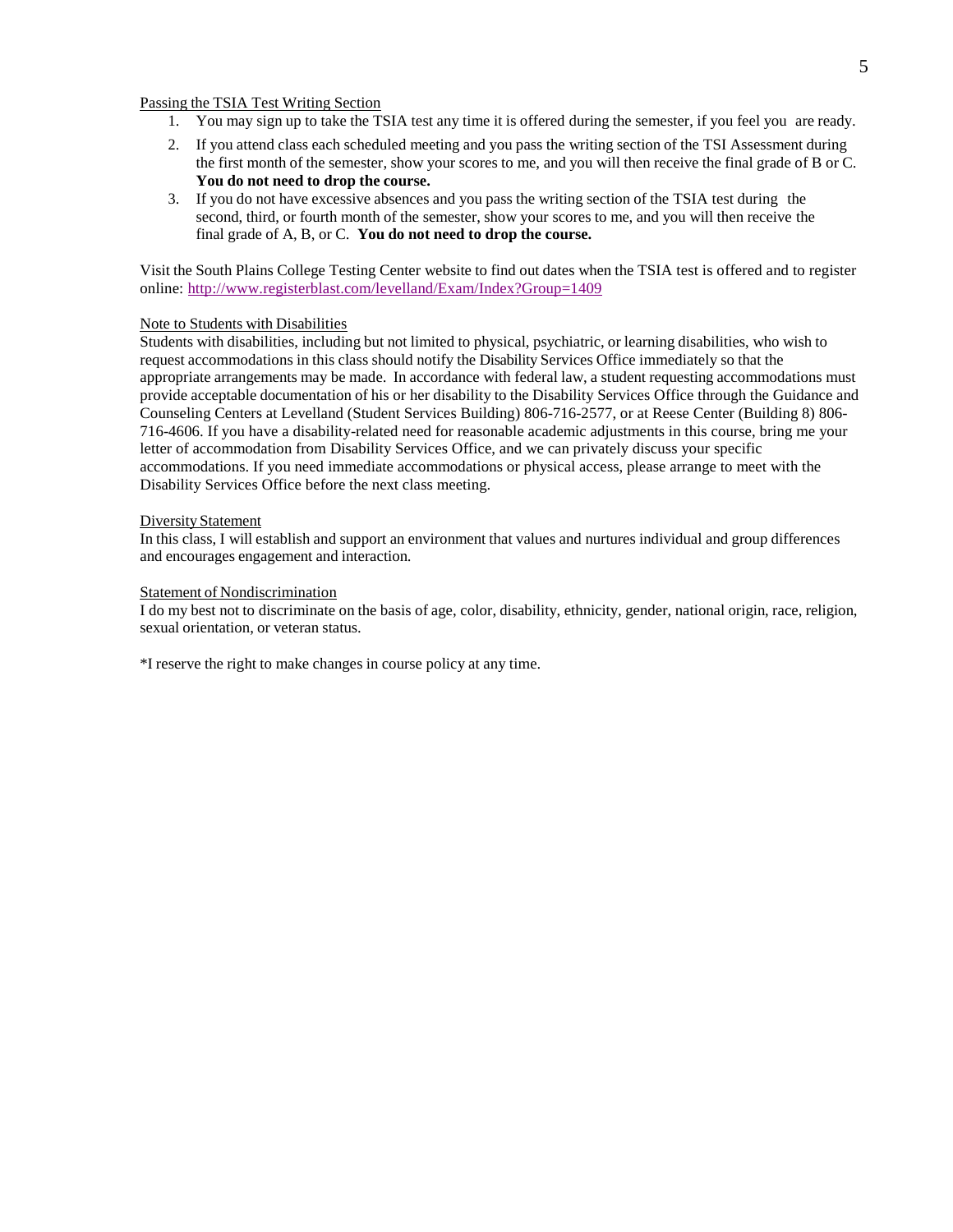Required Textbook: *Exploring Writing: Sentences and Paragraphs*, 3rd edition, 2013, by John Langan

## **TAKE NOTE:**

- 1. This is NOT your homework calendar; it is an overview of the material the course will cover. Homework assignments are posted weekly in our Blackboard course and completed on the internet in *Connect Writing* and are due by midnight on Sundays.
- 2. Remember that if you miss two or fewer classes and have no tardies, or if you have an A average, you may be exempted from the final exam. If your average is lower than 60%, however, you will have to take the final exam, no matter what your attendance record is.
- 3. You may register to take the writing section of the TSIA test at any time during the semester. If you pass it, you must show me your official scores, and then you will receive an A, B, or C as your final grade. You are not obligated to attend the course after you pass the TSIA writing test.
- 4. This is a tentative calendar, so the course may deviate from this if I deem it necessary.

| Week # | Starts On | <b>Lesson Topics</b>                                                                                                                                                                                                                           |
|--------|-----------|------------------------------------------------------------------------------------------------------------------------------------------------------------------------------------------------------------------------------------------------|
| Week 1 | Aug 24    | Day 1:<br>Course Syllabus<br>$\bullet$<br>Log in to Blackboard<br>Day 2:<br>PPT: How to Email Your Instructor<br>Begin Email Writing Assignment<br>Have your textbook by next class period so you can register in Connect Writing<br>$\bullet$ |
| Week 2 | Aug $31$  | Days 3/4:<br>Ch 31 Spelling Improvement<br>Ch 32 Omitted Words and Letters<br>Registration in Connect Writing<br>Ch 33 Commonly Confused Words<br>$\bullet$                                                                                    |
| Week 3 | Sept 7    | <b>LABOR DAY HOLIDAY</b>                                                                                                                                                                                                                       |
|        | Sept 8    | Ch 6 Subjects and Verbs                                                                                                                                                                                                                        |
| Week 4 | Sept 14   | Ch 7 Fragments                                                                                                                                                                                                                                 |
|        |           | Ch 8 Run-ons                                                                                                                                                                                                                                   |
| Week 5 | Sept 21   | Ch 1 An Introduction to Writing<br>Ch 2 The Writing Process                                                                                                                                                                                    |
|        |           | Ch 3 Four Steps for Writing, Four Bases for Revising                                                                                                                                                                                           |
| Week 6 | Sept 28   | Ch 4: Exemplification Paragraph Assignment<br>Day 1: Choose topic, brainstorm, cluster paragraph 1                                                                                                                                             |
|        |           | Day 2: Outline, write paragraph 1                                                                                                                                                                                                              |
| Week 7 | Oct 5     | Day 3: Type, revise paragraph 1                                                                                                                                                                                                                |
|        |           | Ch 9 Sentence Variety I                                                                                                                                                                                                                        |
| Week 8 | Oct 12    | Ch 10 Standard English Verbs<br>Ch 11 Irregular Verbs (ex. lie, lay; sit, set)                                                                                                                                                                 |
|        |           | Ch 12 Subject-Verb Agreement                                                                                                                                                                                                                   |
| Week 9 | Oct 19    | Ch 13 Consistent Verb Tense                                                                                                                                                                                                                    |